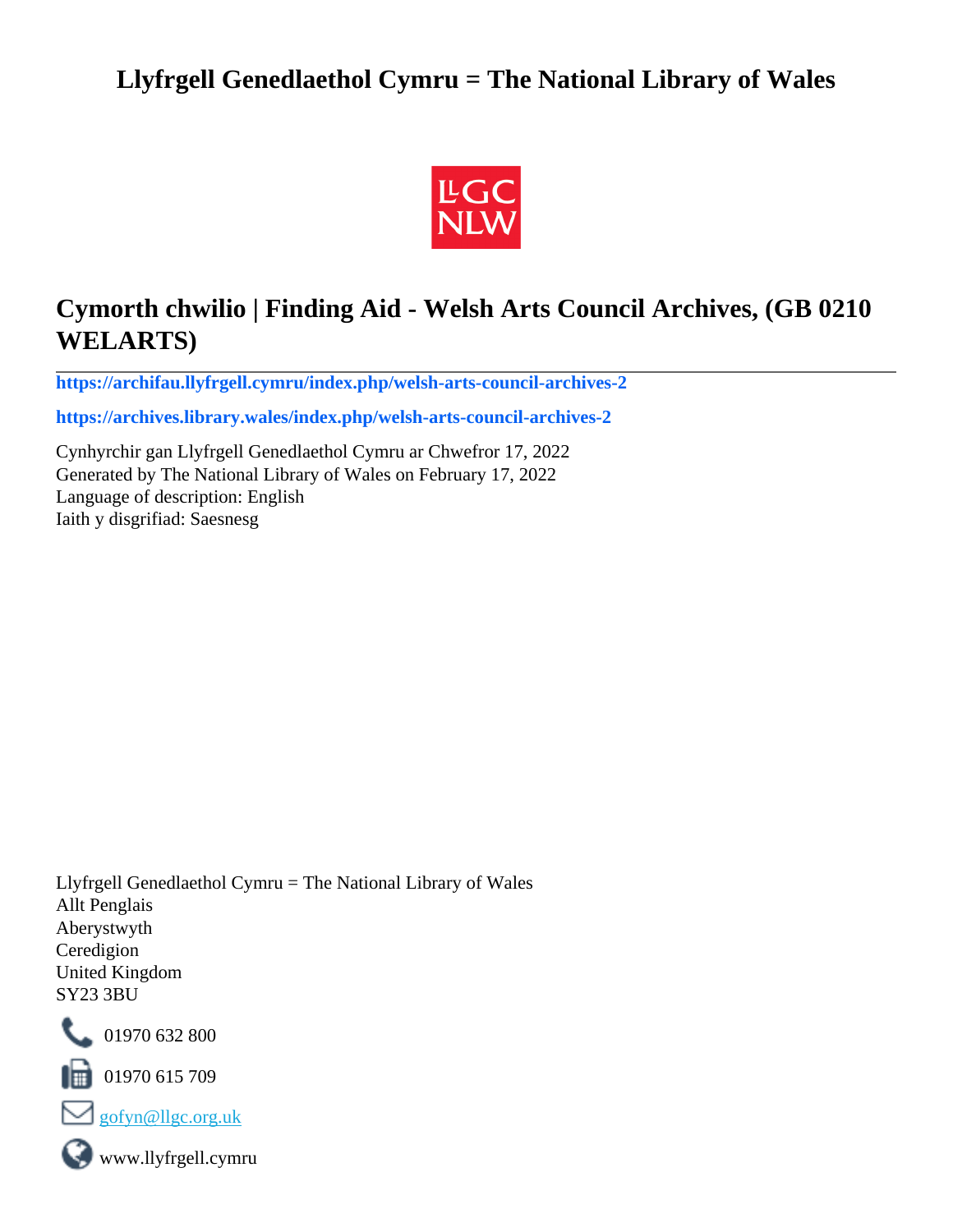# **Tabl cynnwys | Table of contents**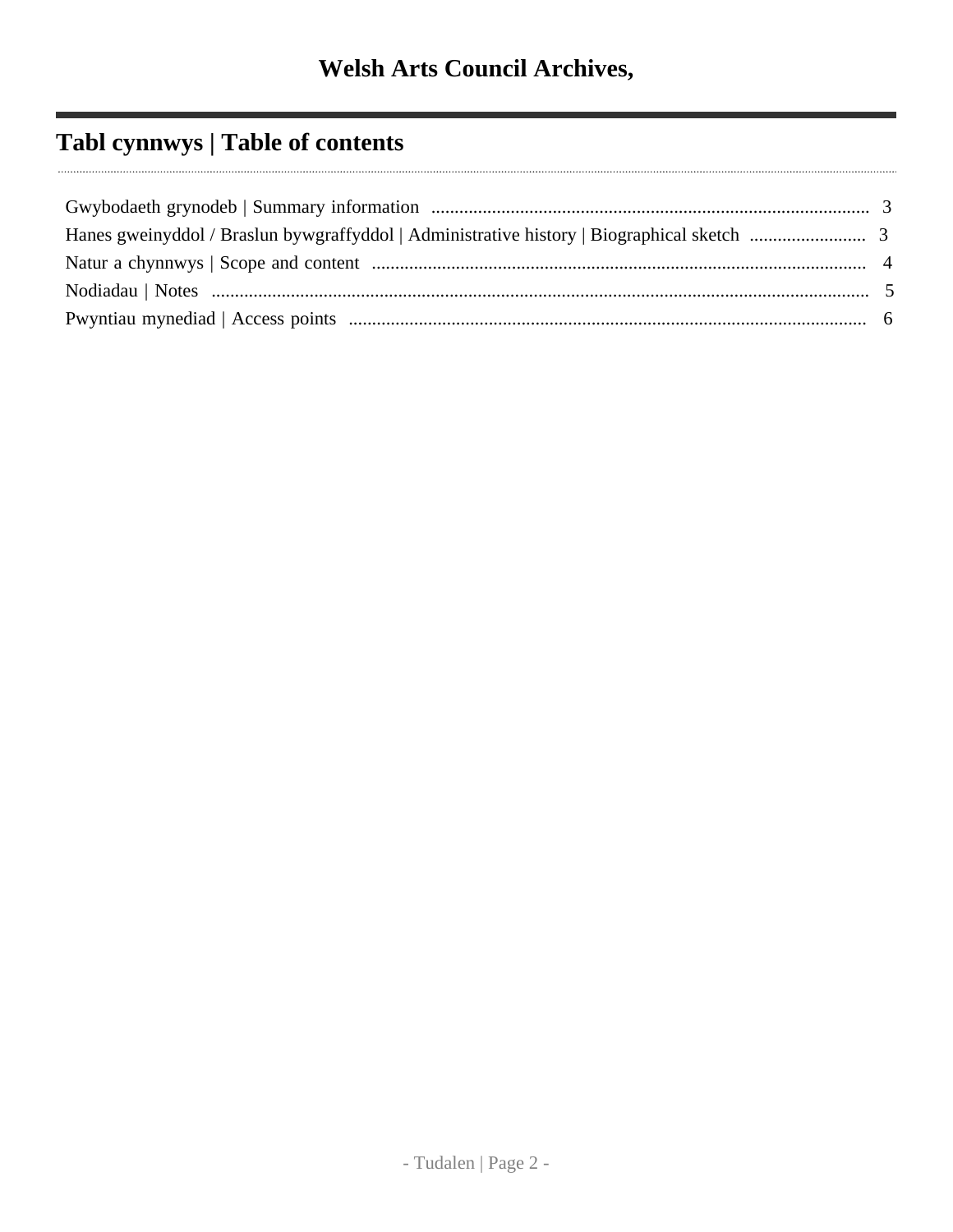### <span id="page-2-0"></span>**Crynodeb o wybodaeth | Summary of information**

| Lleoliad   Repository:                                                              | Llyfrgell Genedlaethol Cymru $=$ The National Library of Wales |
|-------------------------------------------------------------------------------------|----------------------------------------------------------------|
| Teitl   Title:                                                                      | Welsh Arts Council Archives,                                   |
| Cod cyfeirnod  <br><b>Reference code:</b>                                           | <b>GB 0210 WELARTS</b>                                         |
| Virtua system control<br>number [alternative]:                                      | vtls004625494                                                  |
| <b>Dyddiad</b>   Date:                                                              | [c. 1960]-1994 / (dyddiad creu   date of creation)             |
| <b>Iaith   Language:</b>                                                            | English                                                        |
| <b>Iaith   Language:</b>                                                            | Welsh                                                          |
| Dyddiadau creu,<br>golygu a dileu   Dates<br>of creation, revision<br>and deletion: | August 2006.                                                   |
| Nodyn   Note<br>[generalNote]:                                                      | Title supplied from contents of fonds.                         |

## <span id="page-2-1"></span>**Hanes gweinyddol / Braslun bywgraffyddol | Administrative history | Biographical sketch**

#### **Nodyn | Note**

In 1987 the Welsh Arts Council, in conjunction with the Welsh women's press, Honno, announced an autobiographical essay competition, 'Ar fy Myw! / On my Life!', for Welsh women and women living in Wales. Entries for the competition were invited in both Welsh and English. Siân James and Jill Miller were appointed as adjudicators for the English entries, and Meg Elis and Manon Rhys for those in Welsh. The winners' names were announced in June 1988. Those essays which were not subsequently claimed back by their authors were donated to the Library in February 1989 by the Welsh Arts Council, per Mr Tony Bianchi, Literature Officer.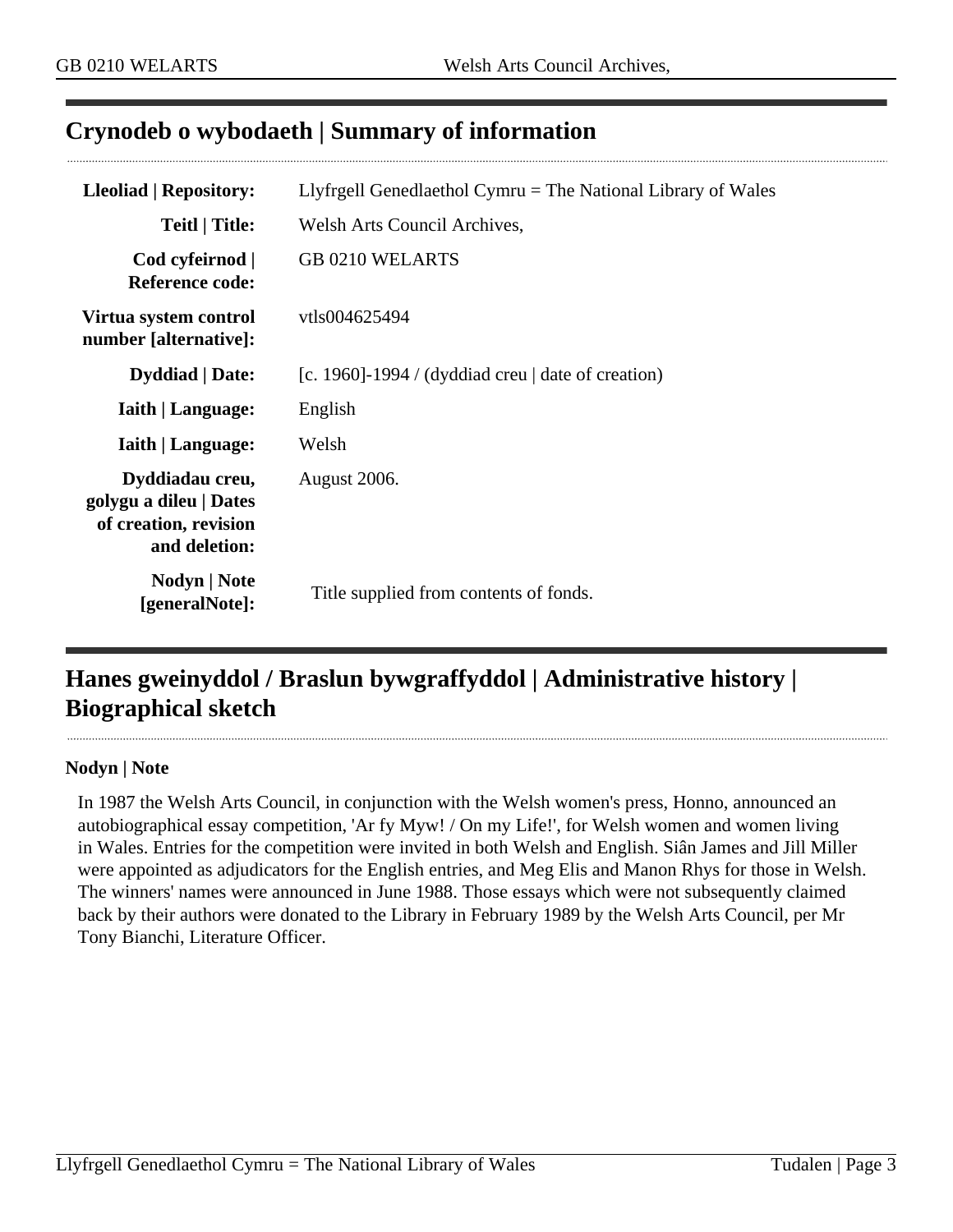# **Hanes gweinyddol / Braslun bywgraffyddol | Administrative history | Biographical sketch**

#### **Nodyn | Note**

The Welsh Arts Council (WAC) was established by Royal Charter in 1946. In 1994, the Council merged with the three Welsh regional arts associations to create the Arts Council of Wales (ACW). At the same time the Arts Council of Great Britain separated its responsibilities for England, Wales, Scotland and Ireland. It was set up by Royal Charter, with four main objectives, to develop and improve the knowledge, understanding and practice of the arts; to increase the accessibility of the arts to the public; to advise and co-operate with other public bodies; and to work through the medium of Welsh and English. Since 1999 the Arts Council of Wales has been an Assembly Sponsored Public Body (ASPB) and receives its money to fund the arts in Wales from the Welsh Assembly. ACW is therefore responsible to the Assembly for the way the money is spent. ACW underwent further restructuring in 1997 when five new divisions were created: Access Development Division, Artform Development Division, Lottery Division, Planning and Public Affairs Division and Finance and Resources Division; and again in [2002] when recommendations made in an action plan were implemented and a new structure was imposed.

### <span id="page-3-0"></span>**Natur a chynnwys | Scope and content**

Archives of various departments within the Welsh Arts Council, comprising the Drama Department: National Theatre for Wales: correspondence, 1963-1972; general papers, 1964-1971; papers relating to Housing the Arts, 1929-1978; miscellaneous papers, 1972-1977. Literature Department, 1968-1971. Music Department, 1963-1976. The 1987 deposit comprises a series of subject files, 1973-1985. The 1990-1993 deposits comprise files from the Literature Department, 1967-1989; Art Department exhibition files, 1946-1986; Craft files (including exhibitions, National Eisteddfod, Royal Welsh Show), 1964-1987; Finance and General Administration Department, 1970-1985; Drama Department, including Housing the Arts, 1966-1986; National Theatre for Wales, 1966-1971; theatrical companies, theatres, arts centres and associations, 1967-1987; miscellaneous files, 1972-1993; finance files, 1972-1988. Dance Department, 1972-1986. Director's files, 1981-1992. The deposits received in 1996 and 1997 comprise: Literature Department files, 1989-1991; Drama Department files, 1970-1994; Finance and Administration Department files, 1979-1993; Film Department files, c. 1960-1993; Visual Arts Department files, 1974-1986.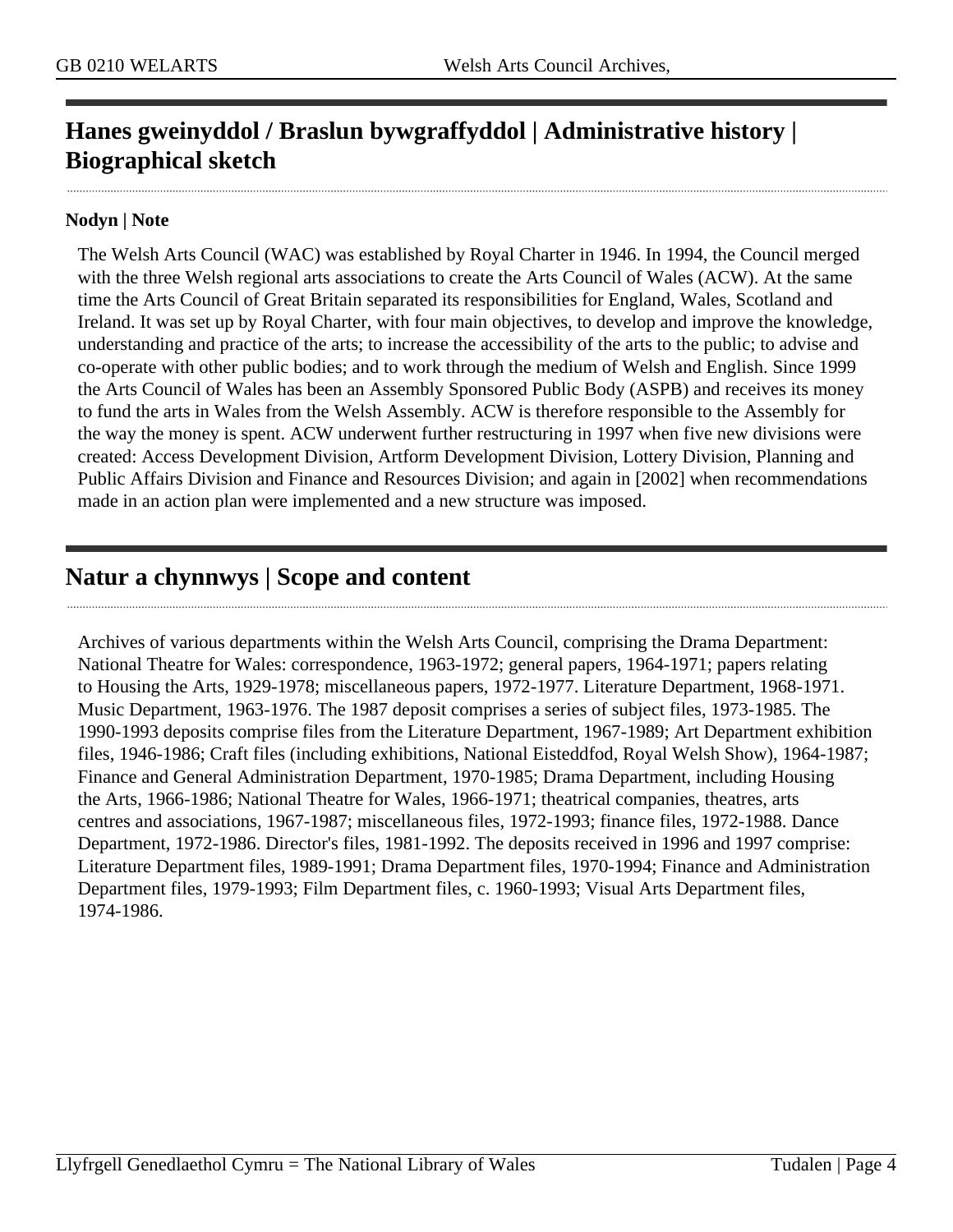### <span id="page-4-0"></span>**Nodiadau | Notes**

#### **Nodiadau teitl | Title notes**

#### **Ffynhonnell | Immediate source of acquisition**

Welsh Arts Council; Deposit; 1984, 1987, 1990, 1991 (2 groups), 1992 (2 groups), 1993 (2 groups), 1996, 1997 and 2000

#### **Trefniant | Arrangement**

The deposits are arranged and listed chronologically by date of receipt, and then by the various departments of the Welsh Arts Council which were responsible for producing the records, mainly the Drama Department (which includes material relating to the National Theatre for Wales and to Housing the Arts), the Literature Department, Music Department, Craft files, Drama Department, Finance and General Administration Department, Dance Department, Director's files, Film Department, Visual Arts Department.

#### **Cyfyngiadau ar fynediad | Restrictions on access**

Readers consulting modern papers in the National Library of Wales are required to abide by the conditions noted on the 'Modern papers - data protection' form issued with their Readers' Tickets.

#### **Amodau rheoli defnydd | Conditions governing use**

Usual copyright regulations apply.

#### **Rhestrau cymorth | Finding aids**

Hard copies of the catalogues are available at the National Library of Wales. The catalogue can be accessed online.

#### **Disgrifiadau deunydd | Related material**

A collection of manuscripts, assembled by the Welsh Arts Council, containing literary works by Anglo Welsh writers, is also held at NLW (NLW MSS 20770-809).

#### **Ychwanegiadau | Accruals**

Accruals are expected.

#### **Nodiadau eraill | Other notes**

• **Dynodwr sefydliad | Institution identifier**: Llyfrgell Genedlaethol Cymru = The National Library of Wales